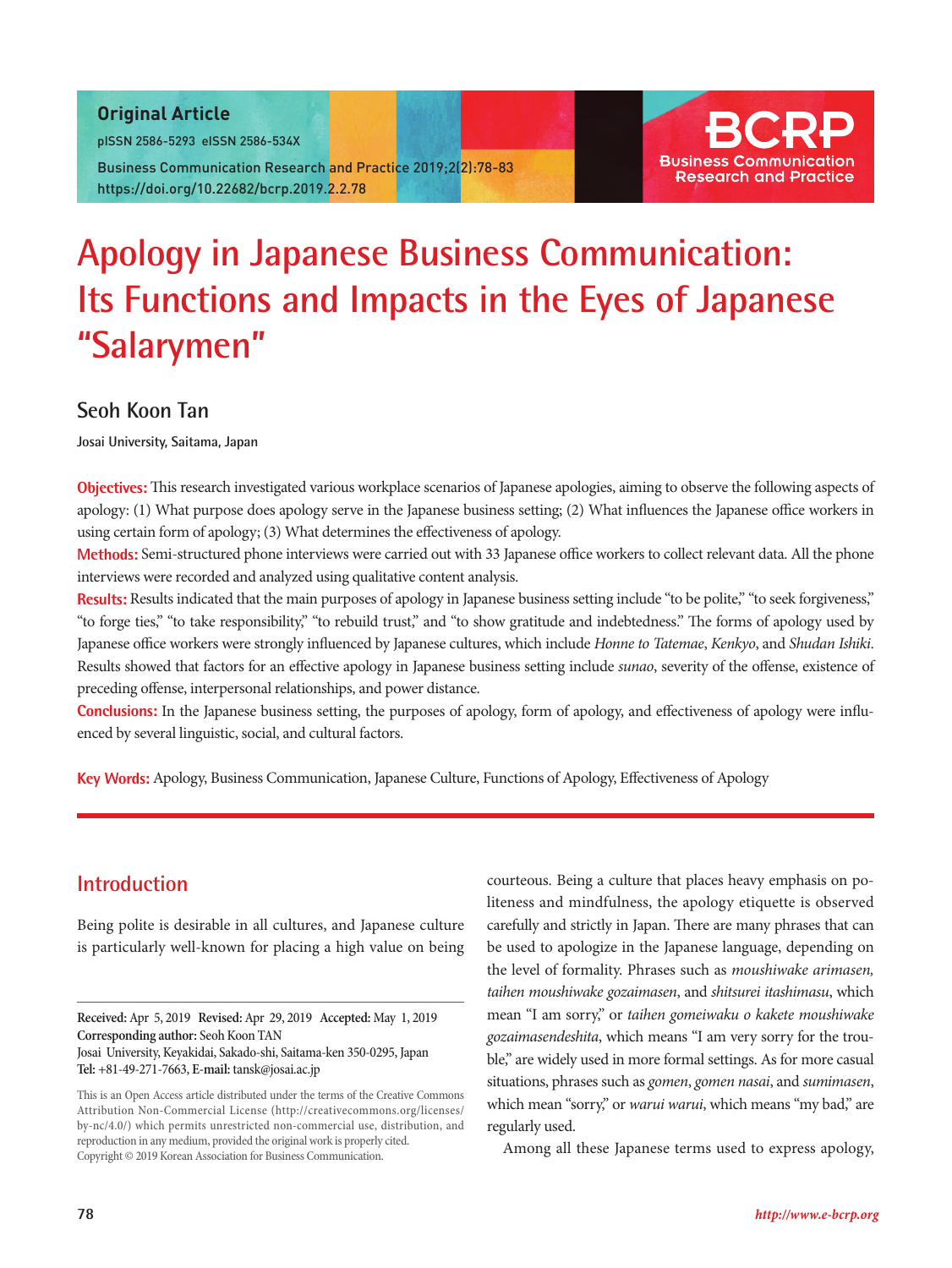*sumimasen* is considered the most well-known word that even most foreigners who do not speak Japanese know. According to many scholars (Coulmas , 1981; Ide , 1998; Kindaichi , 1987), *sumimasen* is an apology expression, which can also be used alongside gratitude expressions in Japanese (as cited in Long, 2010). However, to many foreigners who have limited knowledge of Japanese language, *sumimasen* simply means "sorry," as they only cling to one meaning of the word, regardless of the context. This explains why "Japanese are apologetic" has become a very common Japanese stereotype.

Being a foreigner working and living in Japan, I was often asked by people from different cultures "Why do Japanese people apologize so much?" Some have even commented that Japanese apology is unnecessary self-effacement. But, can the frequency in using one lexical item *sumimasen* be simply generalized as "Well, Japanese are polite" or "You know, Japanese are apologetic"? I believed that there must be something behind Japanese's apology culture that is worth looking into. It was with such belief in mind that this study was conducted.

Apology was defined as "a fundamental speech act which is a part of human communication occurs in every culture to maintain good relations between interlocutors" (Halimeh, Habib, & Akbar, 2015, p. 205). Although apology is a ubiquitous act across cultures, disparities in purposes, forms, and strategies of apology are expected in different cultures as culture is a strong influence on social behaviors. Failure in observing and conforming to the social rules of apology in one culture might make someone be seen as communicatively incompetent (Guan, Park, & Lee, 2009), which might cause serious damage to interpersonal relationships. Knowing such disparities are thus important in promoting successful cross-cultural communication.

This study aimed to provide practical insights in the following aspects of apology: (1) What purpose does apology serve in the Japanese business setting; (2) What influences the Japanese office workers in using a certain form of apology; (3) What determines the effectiveness of an apology.

### **Methods**

#### **Participants**

A total of 33 Japanese office workers (22 males; 11 females), ages ranging from 27 to 49 years old (mean age: 36.95), were recruited online on a voluntary basis using HelloTalk. HelloTalk is a language exchange learning application that can be downloaded for free by all Android and iOS users. The main reason for HelloTalk being selected to recruit participants was that there were more potential volunteers from this platform because users were mainly language learners who were keen to communicate with foreigners, and most of them treated the phone interview sessions as a chance to have a language exchange with people from other culture. With a free account, users can post messages that can be viewed and responded to by all the other users. This function was used to recruit volunteers to participate in the phone interviews. The application also allowed users to send text messages, voice messages, and make voice calls. These functions were helpful in the data collection process.

#### **Data Collection**

Semi-structured phone interviews were carried out in both English and Japanese. During the interviews, participants were asked to recall and share occurrences when they had to apologize at the workplace by answering the following interview questions:

- (1) What are some common phrases that Japanese people use to apologize at the workplace?
- (2) Could you recall any specific incidents that you have used "\_\_\_\_\_\_\_" (phrases for apologizing, such as *sumimasen*) to apologize? Explain what happened.
- (3) Explain in detail what you said and did at that time.

There was no limit as to the number of occurrences that could be shared by a single participant. To help interviewees focus on the details of the important concrete occurrences they shared and what the outcomes were, the following "WH-probes" were used:

- What happened next?
- Why did it happen?
- How did it happen?
- Why did you do that?
- What were the consequences?
- Was it effective? Why or why not?

To collect more useful data, participants were also asked to comment and react to researcher-created situations, which included but were not limited to the following situations:

- • You have sent the wrong items to your client and he is now very angry.
- You heard that your colleagues were very busy handling some customers when you stepped out.
- • You have made a mistake that caused financial loss to your company.

With the consent of participants, all the phone interviews were recorded and analyzed using qualitative content analysis. During the coding process, it was decided that texts related to or being considered as an apology would be coded based on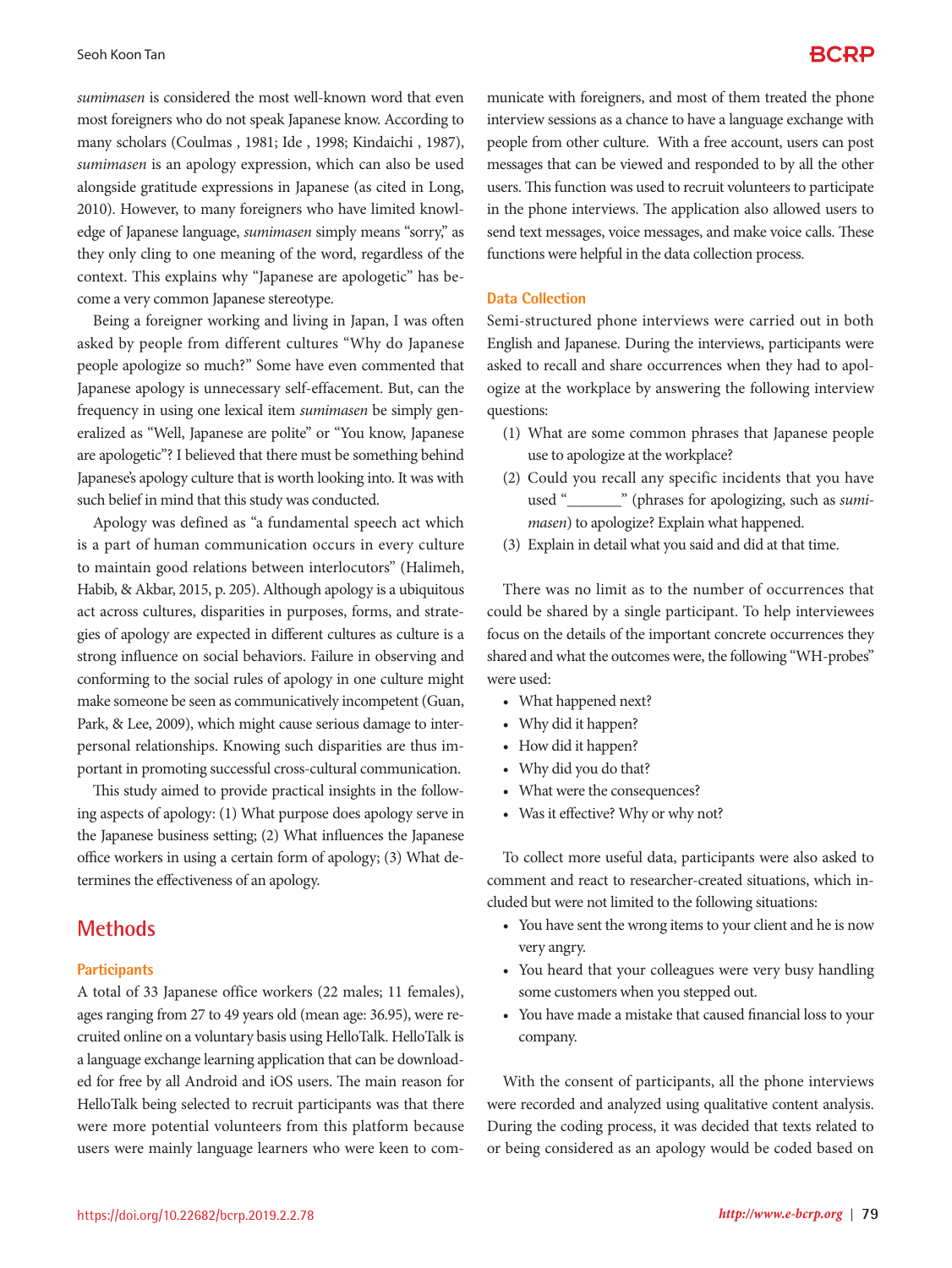# **BCRP**

based on the following definition of apology – verbal or nonverbal behavior (1) involving at least one lexical item directly signaling apology (such as sorry), or (2) expressing regret and responsibility even though lexical items associated with apology are not included (such as bowing). Once the relevant texts were coded, repeating ideas were identified to form different themes.

# **Results**

There was a total of 131 occurrences (78 cases shared by participants; 53 cases researcher created situations) being coded and analyzed to answer the three research questions (RQs).

#### **RQ1: What Purpose Does Apology Serve?**

Table 1 summarized the purposes of apology in a Japanese business context. In a total of 131 occurrences, respondents related the occurrences to their specific purposes of apology, and some respondents related certain occurrences to multiple purposes.

Consider the following conversation during the phone interview (Excerpt 1). Based on the Excerpt 1, three different purposes – to seek forgiveness, to take responsibility, and to rebuild trust were coded in one specific occurrence shared by the respondent.

As shown in Table 1, respondents associated the occurrences of "to seek forgiveness" only 63 times. And interestingly, in these 63 cases, 20 cases involved indirect responsibility in which the apologizers apologized for offenses committed by others. Consider the following excerpt from the phone interview (Excerpt 2).

| <b>No</b>      | <b>Purpose</b>                     | <b>Frequency</b> |
|----------------|------------------------------------|------------------|
| 1              | To be polite                       | 98               |
| $\overline{2}$ | To seek forgiveness                | 63               |
| 3              | To forge ties                      | 36               |
| 4              | To take responsibility             | 30               |
| 5              | To rebuild trust                   | 20               |
| 6              | To show gratitude and indebtedness | 16               |

### **RQ2: What Influences the Japanese Office Workers in using a Certain Form of Apology?**

Excerpt 3 is the exact apology (translated from Japanese to English) used by one of our participants when apologizing to a customer. During the phone interview, respondents were asked to recall what they said when they apologized in the situations they shared.

Analysis of the apologies used by the participants of the study showed the following common characteristics:

- Describe the offense or damage as more severe than the offender thinks
- Humble (use of honorific form) and beg for forgiveness to a greater extent
- • Criticize oneself
- • Emphasize on negative aspects
- Promise to repair and not to repeat the same offense
- The use of formulaic expressions

What influences them in using such form of apology? Two related and interesting characteristics worth looking into are describing the offense or damage as more severe than the offender thinks it actually is and criticizing oneself. Data showed that phrases that are only being used when apologizing, such as "*sorry for causing serious inconvenience,*" "*sorry for my lack of virtue,*" "*deeply reflecting upon our mistake,*" and "*please forgive my rudeness*" are usually very strong words to show that the offender deeply regretted on his/her failure (Excerpt 4). Casual apologizing words are considered "insufficient."

#### **RQ3: What Determines the Effectiveness of Apology?**

Table 2 summarizes the results related to factors for an effective apology. It is important to note that only genuine apologies, which are apologies to seek forgiveness, were taken into consideration when analyzing the data for the effectiveness of an apology. Among all the factors, *sunao* was the factor most frequently mentioned by the respondents, as illustrated in Excerpt 5.

#### **Excerpt 1.** Three different purposes of apology

| Researcher | : Why did you say "moushiwake gozaimensen"?                                    |  |  |
|------------|--------------------------------------------------------------------------------|--|--|
| Respondent | : Because the customer was angry. My colleague who was in charge of the case   |  |  |
|            | was not in the office so I had no choice but to apologize. It is our company's |  |  |
|            | responsibility. I wanted the customer to forgive us.                           |  |  |
| Researcher | : $Hmm$ I see. And you                                                         |  |  |
| Respondent | : Because our relationship with the customer is important. If we had not       |  |  |
|            | apologize sincerely, the customer would have thought that the company was      |  |  |
|            | unreliable.                                                                    |  |  |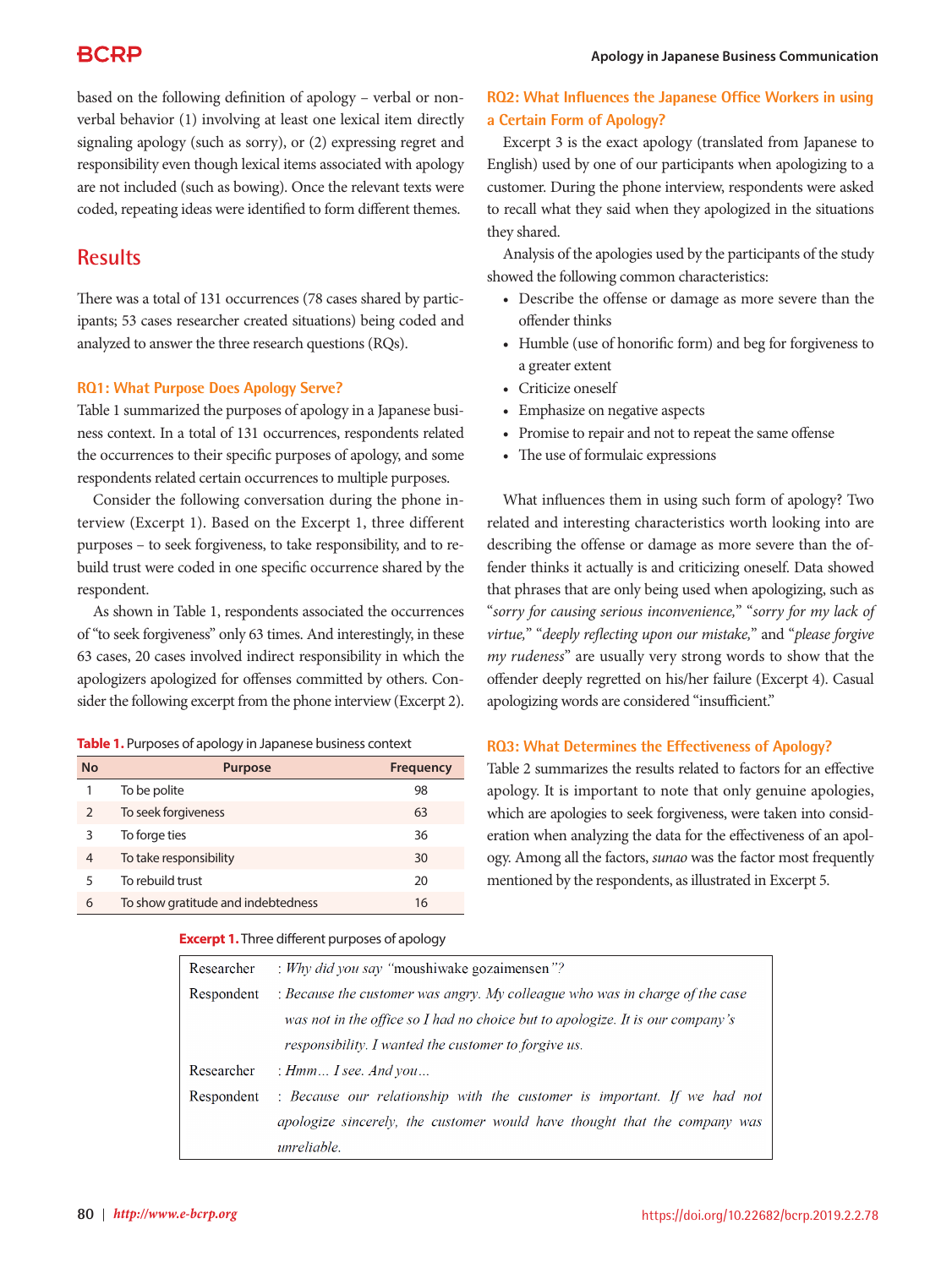

#### **Excerpt 2.** Apology involving indirect responsibility

| Researcher | $\therefore$ What happened after that?                                       |
|------------|------------------------------------------------------------------------------|
| Respondent | $\therefore$ I had to apologize.                                             |
| Researcher | : But you said that you were not the one who took care of those goods in the |
|            | warehouse?                                                                   |
| Respondent | : It's everybody's responsibility. Everyone in the department bears the      |
|            | responsibility.                                                              |

#### **Excerpt 3.** Apology used when apologizing to a customer

"This issue occurred due to our lack of confirmation, and we are deeply reflecting upon our failure. In the future, we will improve our checking system and work with utmost care to prevent such trouble. Please accept my humble apology."

#### **Excerpt 4.** Strong versus casual apology words

| Researcher | : Lack of virtue These words were really strong.                                    |  |
|------------|-------------------------------------------------------------------------------------|--|
| Respondent | : Japanese expressions are sometimes a little exaggerated. But at the workplace,    |  |
|            | if you only use "sumimasen" to apologize, it sounds like you are taking things      |  |
|            | too lightly. So, you have to use terms only used for apologies.                     |  |
| Researcher | : What if it is just a very small matter?                                           |  |
| Respondent | : It doesn't really matter how big or how small the mistake is; we still say "sorry |  |
|            | for causing you so much trouble."                                                   |  |

#### **Table 2.** Factors for effective apology

| <b>No</b>      | <b>Factor</b>                  | <b>Frequency</b> |
|----------------|--------------------------------|------------------|
|                | Sunao                          | 19               |
| $\overline{2}$ | Severity of the offense        | 15               |
| 3              | Existence of preceding offense | 13               |
| 4              | Interpersonal relationship     | 5                |
| 5              | Power distance                 | 4                |

### **Discussion**

#### **Purpose of Apology**

Interestingly, based on the results, the frequency of using apology expressions for other purposes (to show politeness, to establish good relationship, to show gratitude, etc.) was much higher than using them for a genuine apology (apology to seek forgiveness after an offence) in the Japanese business setting. As discussed earlier, apology expressions in Japanese, such as *sumimasen*, can also be used as gratitude expressions (Long, 2010), better known as "apology-gratitude expressions" (Oki , 1993 as cited in Long, 2010). As a society that places heavy emphasis on courtesy, the concept of politeness in the Japanese culture is beyond just being well-mannered. Being polite also means *mei-*

*waku o kakenai* or "not-to-bother-others." Apology-gratitude expressions are used to *express recognition of a burden suffered by the hearer* (Long, 2010, p. 1061). Upholding such a course of conduct, even the smallest favor in Japan is seen as an action that brings inconvenience or trouble to others, resulting in a feeling of guilt. This culture of indebtedness as the central concept of politeness in Japanese culture explains the commonly used apology-gratitude expressions in Japanese society. Besides, based on the Japanese culture of *kenkyo*, which means the virtue of modesty, lowering oneself when interacting with others is seen as a virtue that is highly valued and encouraged (Roger & Ikeno, 2002). This is shown in the complicated honorific system of Japanese language – the polite speech (*teineigo*), the honorific speech (*sonkeigo*), and the humble speech (*kenjogo*). Linguistically, apology-gratitude sounds less arrogant and it serves the function of lowering oneself when showing gratitude.

Unlike other cultures, Japanese are expected not only to apologize for their own mistakes, but often also to apologize for offenses committed by others, as illustrated in Excerpt 2. This can be explained by the Japanese culture of *Uchi and Soto*. *Uchi* means inside or the group that I belong to and *soto*, on the other hand, means outside, other groups (that I do not belong to; Hendry, 2013). Based on this culture, the group of people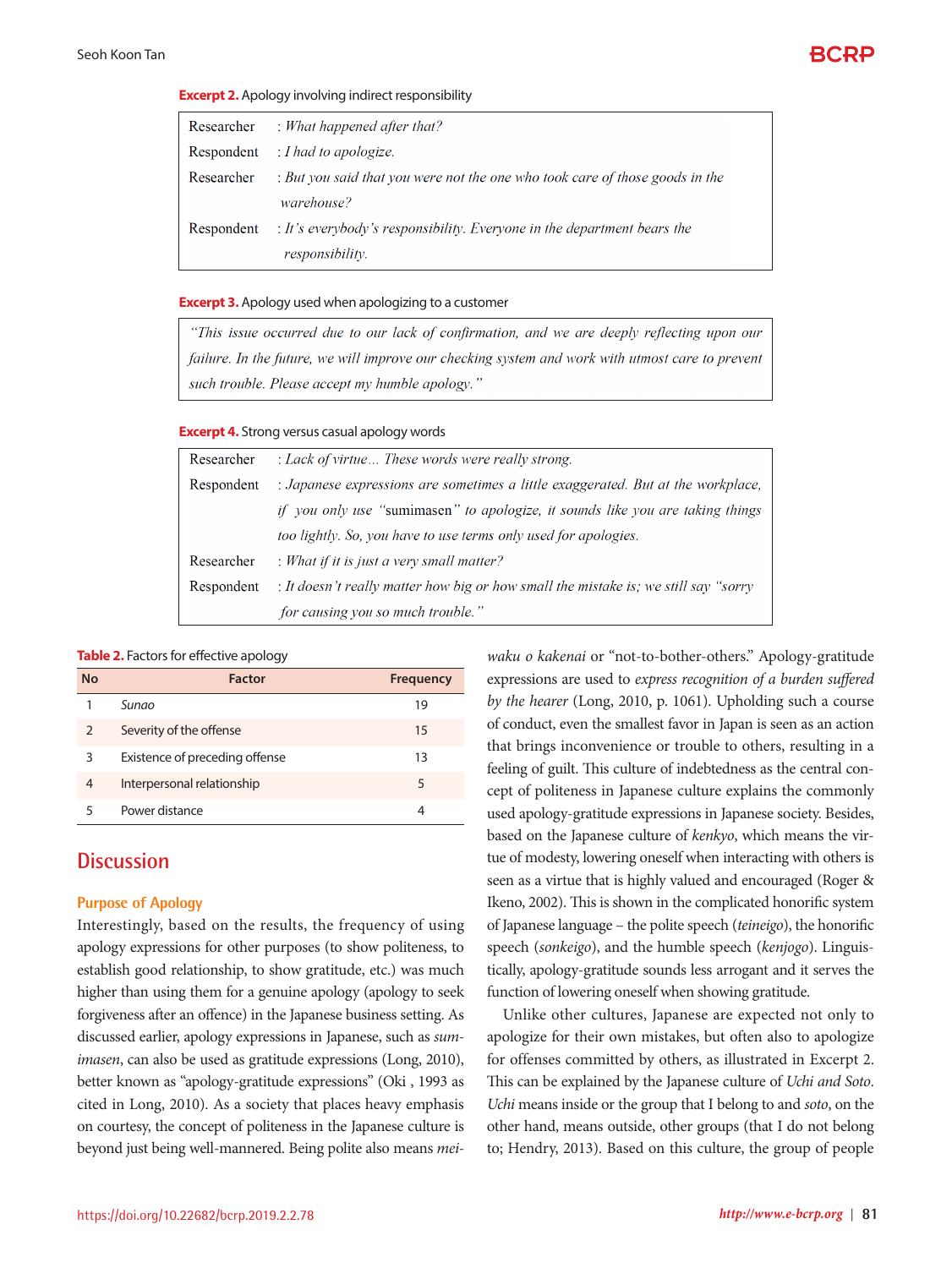**Excerpt 5.** Factors influencing effectiveness of apology

"When it is our own fault, immediately apologize in a sunao manner is important." "I think attitude and the level of sunao is important."

that Japanese consider having close responsibility to (*uchi*) encompasses a large part of their social network compared to other cultures because the group that I belong to might include friends, collogues, customers. This explains why Japanese people naturally encounter more occurrences that require an apology (Sugimoto, 1998), which is why others may have the impression that Japanese people are more apologetic. Other than that, Japanese's *Shudan Ishiki* also has its influence on the social practice of apology. *Shudan Ishiki* can be translated as group consciousness. In Japanese society, people are primarily group-oriented and give more priority to group harmony than individuality (Roger & Ikeno, 2002). Loyalty to the group produces a feeling of solidarity. Therefore, it is not difficult to understand why Japanese people have a much larger *uchi* social network compared to other cultures and take responsibility for actions done by members in their *uchi* circle.

#### **Factors Influencing the Use of a Certain Form of Apology**

The form of apology used by Japanese is influenced by the Japanese concepts of *Honne* and *Tatemae*. According to Matsumoto (1988), *honne* means genuine feeling or intention, whereas *tatemae* means feeling or intention that is tuned in accordance to social norms or the socially controlled opinion. It is seen as a virtue in Japanese society for not expressing one's *honne* directly, and *tatemae* is used as a lubricating oil to maintain harmony (Roger & Ikeno, 2002). Thus, describing the offense as more severe and to criticize oneself are considered virtues that describe the offense closer to the victim's perception.

Furthermore, as explained earlier, *kenkyo*, or the virtue of modesty, also explained why the forms of apology used by Japanese office workers were exceptionally humble and begged for forgiveness to a greater extent. As illustrated by the famous Japanese saying, "Rice plant's ears grow ripe and hang low," Japanese are expected to be humble and polite, regardless of social position (Roger & Ikeno, 2002).

Finally, it is also interesting to note the use of formulaic expressions as one of the characteristics of apology in the Japanese business setting. Significantly influenced by the Japanese concept of *shudan ishiki*, or group consciousness, Japanese often think and behave in accordance to their norms. Unlike many other cultures, creativity is not emphasized in certain situations compared to the importance of adhering to norms, as demonstrated in the famous Japanese saying, "The nail that sticks up gets hammered down." This is a powerful force that make Japanese people adhere to formulas, and it explains why formulaic expressions are commonly used. Goldstein and Tamura (1975) emphasized that the use of formulaic expressions should not be mistaken as Japanese people having rigid interpersonal communication. In fact, Japanese speakers can easily retain the honorific forms and yet make usage quite informal. According to Sugimoto (1998), the use of a formulaic apology does not make an apology sound less sincere because the pursuit of heart and form are different matters and could be accomplished simultaneously in a Japanese apology. This might be rather different in other cultures.

#### **Effectiveness of Apology**

According to Sugimoto (1998), *sunao* seems to best reflect the cultural ideal for Japanese apology. Being *sunao* cannot be translated as being "sincere," as these two words are not identical concepts. Being sincere, in many cultures, means to be wholehearted or based on physical truthfulness, whereas being *sunao* in the Japanese context, according to Wagatsuma and Rosett (1986), focuses more on relational truthfulness and the attainable externality of submission to order and return to harmonious relationship. Therefore, as discussed earlier, to describe an offense as more severe and closer or true to the victim's perception of the situation (the relational truthfulness) is the essence of being *sunao*, which is different from being sincere in other cultures.

Other than that, it is also worth mentioning that four respondents suggested that the more social power the offender has, the higher likelihood is of his/her apology being accepted by the victim. Respondents shared that they felt obliged and inferior to offenders who are their *senpai*, people who are more experienced in the company. Nakane (1995) described Japan as a vertical society that emphasize superior-subordinate relationships. This has a strong influence on human relationship in the business world. Such consciousness might cause a sense of inferiority among *kohai*, people who are less experienced, and thus make an apology from a *senpai* more likely to be accepted.

On the other hand, there were limitations in this study that should be considered for future research. First of all, the findings might only be applicable to a narrow context. Further studies focusing on other settings are necessary to provide more valuable insights in this field. Future studies with a bigger sam